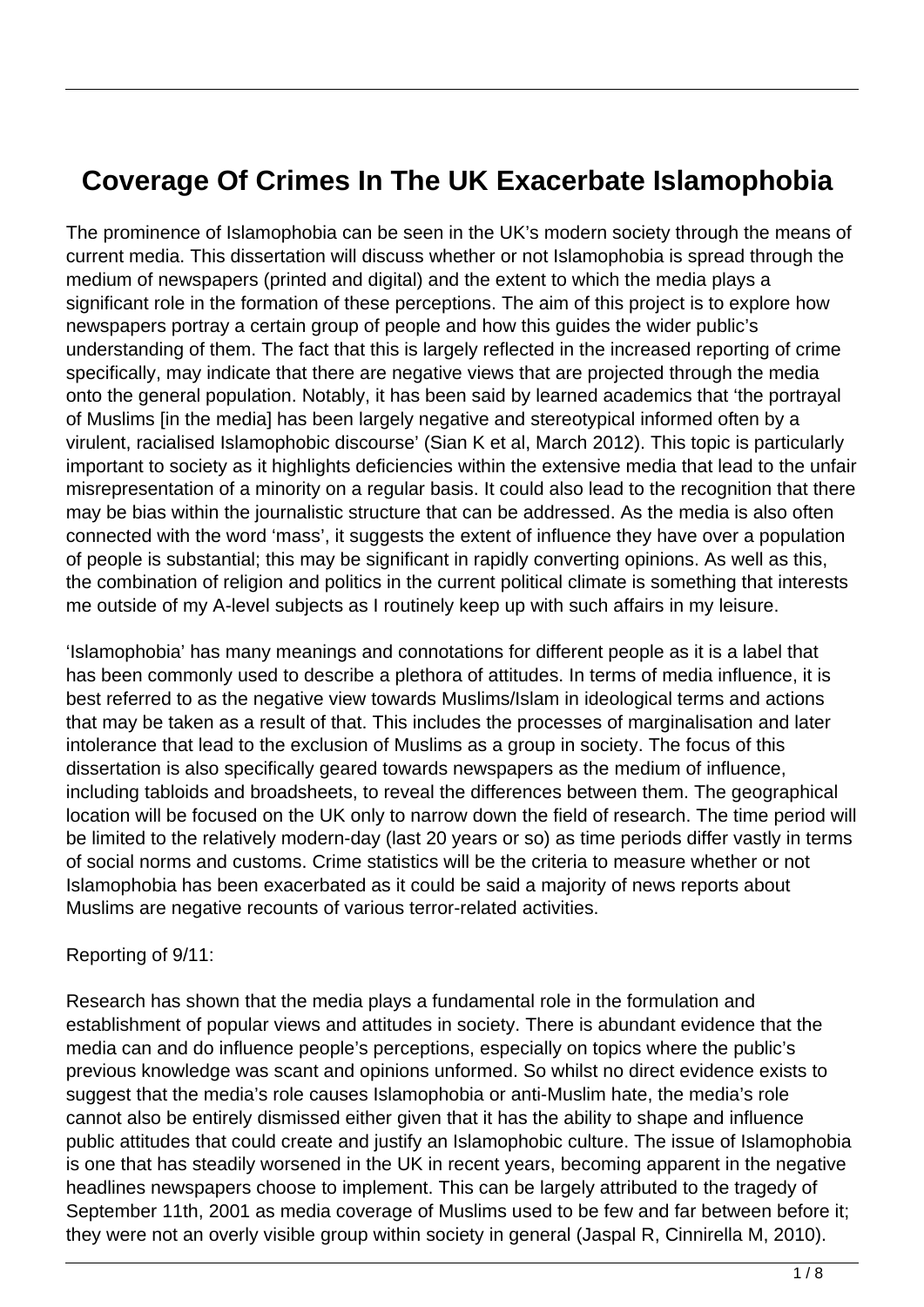The population of Muslims in the year 2000 within the UK was an estimated 1,596,391 out of a total population of 58,907,407 (Kettani H, 2010) which is a minuscule 2.71% overall. It is argued by Jaspal and Cinnirella that this terror attack. was a trigger event for the media to begin an onslaught of consequent negative articles as it 'encouraged social representations of negativity and threat'. Much of what followed in the coming months demonstrates the failure of journalists to provide any historical or political context for the attacks. Instead many quarters of the press seem to have firmly linked 9/11 to Islamic belief, suggesting that belief in Islam was the core motivation for such behaviour (Elgamri E, 2005). It is an accepted fact that it became hard to mention Islam without referring to 9/11 and its devastating effects on the perception of the religion. The notion of threat is clearly evidenced in a wider analysis of articles published throughout September to November. For example, Michael Gove, who at the time was a journalist for The Times was an instrumental figure in demonising Muslims in the country using his power within the publication. Following the catastrophe of 9/11, the theory of the 'hypervisibility' of Islam in the media was routinely applied to explain the overemphasis of threat in UK newspaper headlines. Hypervisibility refers to the heightened state of being able to see or be seen. In this context, it is appropriate to apply it as the increase of hyperbolic titles demonstrates the greater awareness of Islam by press. Considering the fact that Muslims only made up an estimated 2.71% of the entire population qualifies the label hypervisibility.

Such a small minority in society suddenly rising to prominence within a small space of time (a matter of mere months) throws into question the intention behind the press as an informatory body to the public. A widely accepted role of newspapers is to inform people of major local and global events without extreme emotive language or ulterior motive. Do they feed off of panic and fear to boost sales?

#### **Newspaper portrayal:**

Inconsequent discussions concerning how newspapers portray the 'threat' of Muslims, Jaspal and Cinnirella draw upon the critical investigation conducted by Moore, Mason, and Lewis (2008). In their content analysis of 974 newspaper articles between 2000 and 2008, they identified three major 'news hooks', namely (i) terrorism or the war on terror; (ii) religious and cultural issues; and (iii) Muslim extremism. This has been widely supported by many different analyses of exaggerated headlines, evidence of the fact that the press may prioritise titles that will catch a reader's eye compared to factual accuracy. It could be said the press did in fact echo this and began producing sensationalist headlines to attract readers and therefore boost sales. They rose to acclaim in the UK where newspaper sales in the direct aftermath of 9/11 demonstrated that 13 million people purchased a national newspaper every day (Allen F, 2014). This included The Times, Telegraph, Guardian, Independent, Financial Times, Daily Mail, Daily Express, Daily Star, Mirror and The Sun adding an additional 2.5 million copies to their normal combined print runs, all of which sold out on a daily basis. An example of these popular headlines is a specific article penned by The Times which read "No refuge for Islamic terrorists" - a direct quote from the then Prime Minister Tony Blair (The Times, 26th September 2001). Using the combination 'Islam' and 'terrorists' immediately makes the two alike and almost interchangeable with one another in the eyes of a reader. Using massive generalisations (namely linking Islam with violence) is hazardous as it brands Muslims as people who will incite terror in the view of readers. This effect is enhanced with the particular section of the public who rely on newspapers as a primary source of information. This may include the over 65 age group as it is speculated this sector prefers certain printed media (Jigsaw Research, 2017-2018). It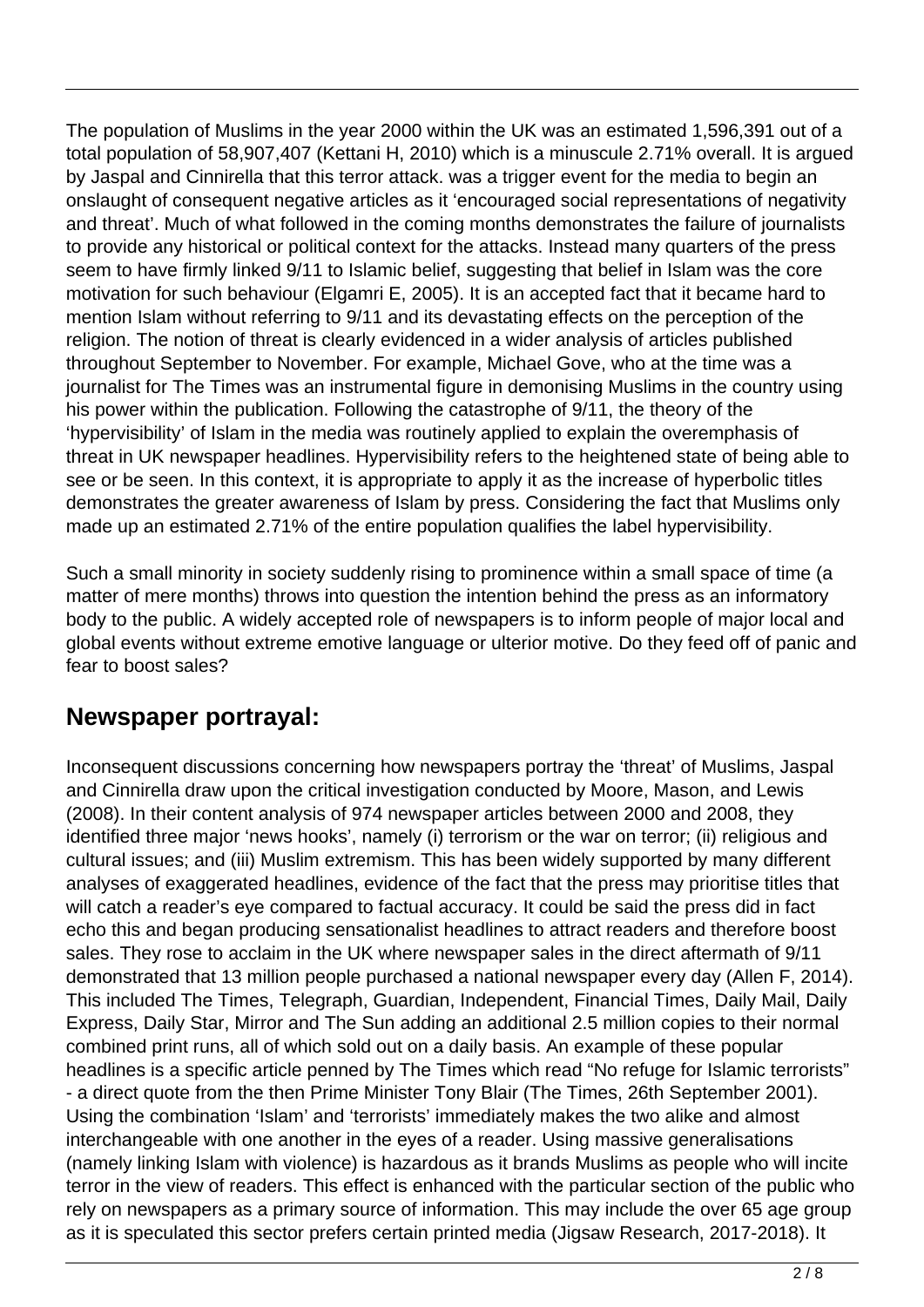may be said this group is also thought to be resolute and unyielding in their views and opinions. A resulting consequence shown from this particular unfortunately headlined article is the way fear is reinforced through these panic-inducing titles. A byproduct of using hyperbolic headlines is the almost certain establishment and then continued development of fear within public. It seems the repetitive nature of these titles causes a moral panic where Muslims as a minority were perhaps targeted by the media as a source of danger (Cohen S, 1972). Cohen elaborates on this and calls this alienated group 'folk devils', specifically people or things held to be a bad influence on society. The impact this has not only on the general public's perception of Islam, but the demoralising effect upon the mindset of Muslims around the country is a decidedly negative one.

A repercussion of these sensationalist headlines is the formation of an 'us and them' mentality in the outlook of regular newsreaders. It does little to calm fears already held by a growing portion of the public and seeks to brand Muslims as 'untrustworthy' and the 'enemy'. All Muslims are placed under suspicion and this fails to promote community cohesion. An 'us and them' culture is created as a result which serves to isolate the two groups further, moving farther and farther away from a harmonious society. This was especially noticeable post 9/11 as hostile attitudes rose both in the minds of the public and the more privileged politicians of the UK. This is not to say that the views of such figures should not be covered but it is when the press reports these views as representative of all Muslims that issues begin to arise. Readers can assume that such figures speak for all of public when this is not the case. An example of an antagonistic opinion is that of Baroness Thatcher who Allen refers to within her research (Thatcher M, 4th October 2001). This view is evident in The Times, which published Baroness Thatcher's blanket condemnation of all Muslims. She claimed that all Muslims should share the responsibility for 9/11. Another such inaccuracy was published by the Daily Mail in July 2018 and was a good result for the Centre for Media Monitoring and the Muslim Council of Britain (Muslim Council of Britain, 2019). It was another such instance whereby this minority was depicted as being a large, threatening group that had close ties to immigrants in Paris. This reporting portrayed them as '300,000 illegal migrants… living in one teeming suburb.' A correction and clarifications paragraph was promptly released by the Daily Mail editors in light of these issues raised which addressed the inaccuracies within the first article. This is an example of how Muslims as a minority could be said to be demonised in society and cast as outsiders who do not conform to values (immigrants as a group are thought of negatively in general). To make such public accusations arguably demonstrates a distinct lack of understanding which is then projected onto members of society who remain undecided on the issue, therefore negatively swaying the opinions of certain demographics who are more impressionable.

Despite a potential lack of faith amongst the community that wild accusations remain unaddressed, we can see that specific action is able to take place in light of complaints. An article published by The Sun on 23rd November 2015 with the headline '1 in 5 Brit Muslims' sympathy for jihadis' was quickly met with outrage. Many statistics quoted within the inside pages detailed the levels of sympathy Muslims had towards terrorists and included: '5% of those surveyed had a lot of sympathies, 14% some sympathy and 71% no sympathy'. Despite the clear majority holding a contrasting view to the one headlined in the article, the other two statistics were played upon by the writers. They do not accurately reflect the Muslim population and this was recognised by the Independent Press Association Organisation. Prompt response from the Independent Press Association Organisation was subsequently published in 2016 and highlighted concerns that members of the public explicitly expressed (IPSO, 2015). The presence of a large, regulatory body that is responsible for controlling the spread of press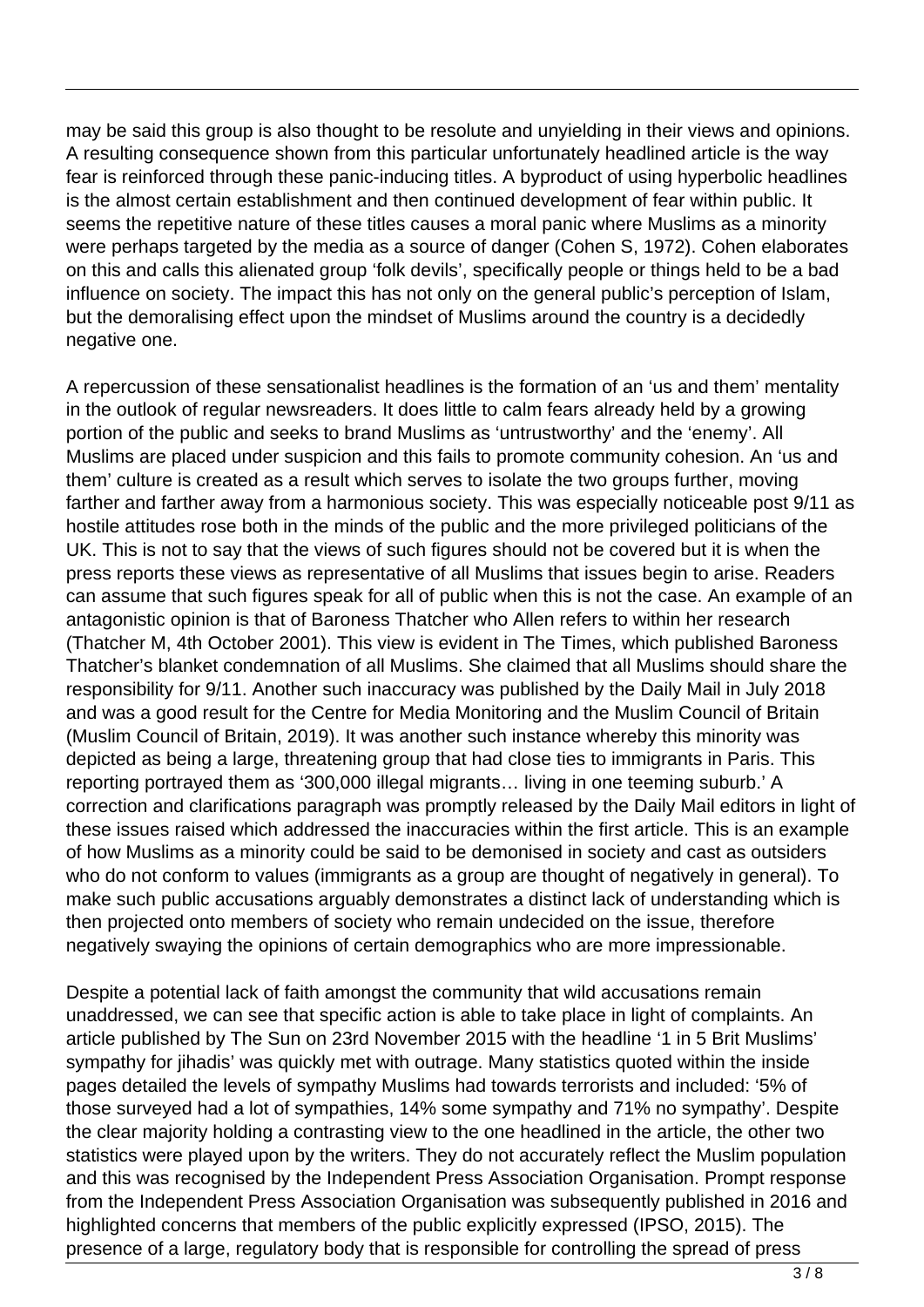content is reassuring to people who are concerned about misinformation and sensationalism. This particular article was drawn to their attention by the Muslim Engagement and Development who sought to point out that the article breached Clause 1 - Accuracy of the Editors' Code of Practice (IPSO, 2017). This ethical practice is one that needs to be adhered to by journalists and 'prohibits the publication of inaccurate, misleading or distorted material which includes pictures' as set out by IPSO themselves. This was also used in combination with a potential breach of Clause 12 - Discrimination which IPSO outlined as 'the press must avoid prejudicial or pejorative reference to an individual's race, colour, religion, sex, gender identity, sexual orientation or to any physical or mental illness or disability. In light of these issues being emphasised, IPSO remained a resolute, advisory body that weighed up the arguments from each side. It was ruled that The Sun was entitled to conduct a poll into the attitudes of Muslims towards ISIS (especially due to the fact that it was carried out by a reputable polling company) but the interpretation of these results were misconstrued and resulted in misleading information being broadcasted out to the wider public. This in turn played a significant role in influencing their perception of Islam, potentially worsening any negative views already held by a small number of the population. The presence of such an organisation as IPSO is instrumental in regulating the newspaper and magazine industry in the UK. They hold newspapers and magazines to account for their actions, protect individual rights, uphold high standards of journalism whilst still helping to maintain freedom of expression for the press.

On the other hand, there is evidence of goodwill on the behalf of global newspapers. Contrary to the influx of negative opinions spreading across the media, a select few publications chose to exert their influence in a positive way and used 9/11 to attempt to educate readers about Islam. The Guardian published a weeklong series on Muslim Britain. The Telegraph produced a sixteen-page supplement on Islam which was acknowledged by Inayat Bunglawala, media secretary of the Muslim Council of Britain (MCB), as 'perhaps the most extensive and positive look at Muslim community that had appeared in a national newspaper' (Bunglawala I, 17th October 2002). These are valuable, positive examples of how there were sections of the press who used their role as information providers responsibly. This in turn boosts the reputation of these broadcasts as they present themselves in a more fair, justifiable light which is what we should come to expect from noteworthy print. However, whilst following 9/11 many newspapers had used their columns to defend Islam and Muslims, it is evident that the news space was imbalanced; a greater proportion of publications were devoted to more negative stories. This has led some to claim that 9/11 exacerbated and fed the growth of Islamophobia which was not considered a mainstream issue compared to previous years.

### **Broadsheet vs Tabloids:**

It is notable that the more balanced articles were penned by a higher number of broadsheet newspapers as opposed to tabloids which suggest major differences between them in terms of intention. This links to the decade-old discourse referring to neutrality vs sensationalism as both types of newspaper lie apart on the spectrum. It is commonly understood that broadsheets endeavour to be more objective (avoiding extreme bias) and aim to report a story from all perspectives to eliminate prejudice as broadcasting companies provide reliable, high-quality news whereas tabloids focus more on high entertainment value. Culturally, it is known that UK broadsheet publications such as The Independent, The Guardian, The Financial Times, The Times, and The Telegraph are perceived to be for a more serious and intellectual audience as they look different, contain varied news, have a different style of writing and aim to a separate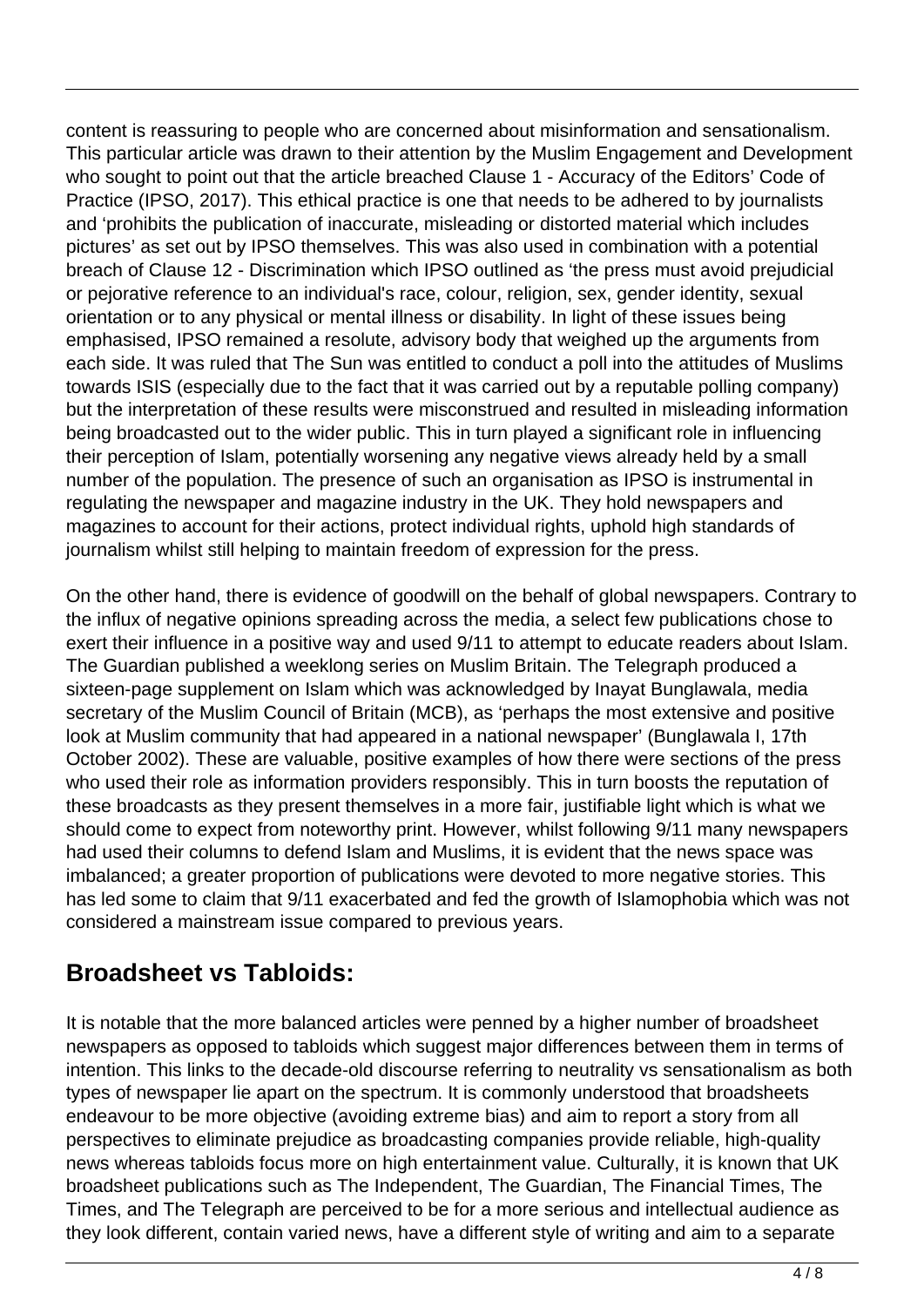group of readers (referred to often the 'the quality press'). The European Journalism Observatory notes that social stratification plays a key role here as broadsheets are thought to be for the middle class as they 'take a certain pride in their social affiliation and are often distinguishable not only through their jobs but also through the media they consume' Nadkarni M, 7th March 2011). As a result, it could be said that certain broadsheet newspapers do not exacerbate the spread of Islamophobia through their reporting of crime as they seek to offer an impartial narration of events. Contrarily, tabloids tend to present their content through the sensationalist headlines discussed previously. As their primary focus, it is conceivable that in order to maximise sales, eye-catching titles are produced with little regard for accuracy. The journalism process is markedly different as less time is dedicated to thoroughly checking for errors and ensuring factual precision due to the tighter deadlines (the papers are ideally printed within 24 hours to be ready for the following day). Consequently, exaggeration occurs which sometimes leads to articles going viral and reaching a big proportion of the public. This is a demonstration of negative use of the influence papers such as the Daily Mail, Daily Express, The Sun, Daily Mirror and Daily Star exert over the wavering opinions of the greater public. They are more liable for the spread of anti-Muslim hate not only due to their nature but also to their political affiliations compared to broadsheets. A significant point to consider regarding the reporting styles of various publications is their political affiliations that reflect through in the writing of articles. This is an important factor to acknowledge when debating the issue of neutrality vs sensationalism as journalists are often swayed by the paper's alliance with a particular Party whether they are the ruling government at the time or not.

## **Reporting of 7/7:**

Furthermore, the development of anti-Muslim hate came to a head in the aftermath of the London Bombings which occurred on the 7th July 2005 on public transport in Central London. The attack on the World Trade Center in New York City had only happened four years prior and generated palpable tensions across the globe. The occurrence of a similar attack in the wealthy, financial hub of the UK, rocked the country and had all the major news outlets desperate to cover the story. In an analytical

sense this media reporting of terrorism (a moment when traditionally differentiated newspapers respond collectively to this incident) is interesting to deliberate as they all focused on various aspects of the situation.

Figure 1:Showing the frequency of story themes both positive and negative.

Vital research conducted by Matthews illustrates the coverage of the event by popular newspapers; Figure 1 shows the results of this analysis (Matthews J, 2014). The coverage is broken down into responses to the attack. Some of the common themes that newspapers built upon were: experiential accounts based on ordinary people directly involved (e.g. tales of heroism and survivors; victims/the missing), London's reaction, the perpetrators (bombers identities), and the reactions of the institutionally powerful (e.g. reconstruction and reaction; police investigation). As shown in the table, the criminal aspects of the bombings were focused on heavier compared to other features. Accounts of their human suffering accompany newspapers' descriptions of the 'horrid and senseless' bombings and the 'carnage', 'horror' and 'atrocity' of their outcomes. This specific terminology seeks to evoke an emotion from the reader, emphasising the brutal nature of the senseless attack so close to home. To supplement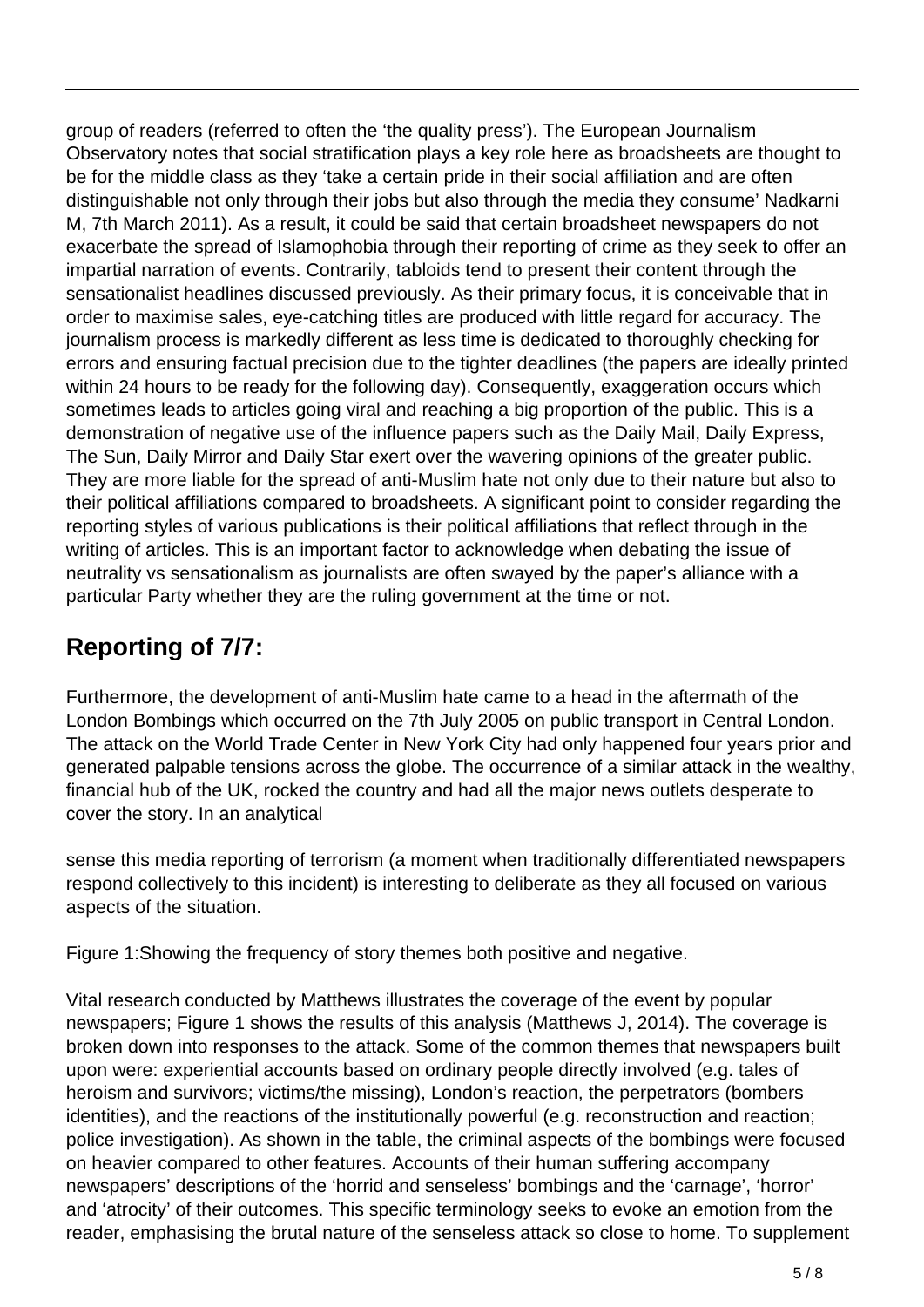this, research conducted analysed public opinion polls following the terrorist attack (Sobolewska M, Ali S, 2012). In the hands of the mass media, results of public opinion polls are a powerful tool they can harness to claim as fact. Many polls were commissioned by media outlets themselves and conducted in the months after the calamity as police sought to identify exactly how many Muslims in the UK posed a serious security risk. Sobolewska and Ali analysed the news climate in the 18 months following the incident and found that the broad themes/topics corresponded closely with news coverage at the time; specifically, 344 mentions of Muslim opinion polls referenced within various broadsheet articles. Since half of these polls were commissioned by broadsheets, we may expect that the security and integration themes would dominate newspaper reporting of the polls. Even limiting the scope of polls used to broadsheet only, it accounts for a minuscule proportion of data used; well below the two percent figure quoted for the overall use of all survey and poll data (Lewis J, 2011). The two frequent themes that were found consisted of mainly integration/security and the obvious public concern with security threats related to terrorism.

Figure 2: Positive and negative mentions of poll questions by theme and newspaper.

Figure 2 from Lewis' analysis illustrates the dominance of fatalistic views, suggesting journalists have an unconscious bias and are inclined towards news of a cynical nature. This exemplifies the fact that certain negative attitudes are given utmost focus in the media, perhaps allowing the expansion of Islamophobia ideas. It can also be argued that Islamophobic attitudes are given a platform to develop further as this reporting style only adds fuel to the fire so to speak.

Islamophobic attacks and government response:

The development of Islamophobic attitudes in public through the media can be translated into criminal actions taken against Muslims.

Figure 3: Number of racially or religiously aggravated offences recorded by the police by month, April 2013 to March 2018.

There is a discernible tension amongst Muslims following the forced accountability of the barrage of terror attacks. Statistics provided by the Home Office - a reputable source for data states that there was a general increase in the number of religiously aggravated offences over the five-year period of 2013-2018 (Home Office, 16th October 2018). These numbers from the Home Office official records are illustrated in Figure 3 and also reflect how the increases specifically follow major global and national events. Incidents such as the ongoing conflict between Israel and Gaza, the fairly recent Manchester Arena terror attack, and the Finsbury Mosque attack (both in Britain) to name a few. These statistics may be unreliable because of the fact that not all crime is reported to the police due to external factors such as embarrassment or shame. It could be said some of the above statistics were additionally made worse by the political climate of the UK; the EU Referendum was a momentous election for the general public where millions of people turned out to vote and many were unhappy with the result as it meant turmoil and possible negative change for individuals particularly affected. As one of the primary ways people absorb what is happening within their own countries as well as around the world, it is plausible to conclude the media played a significant role in the portrayal of these events.

Becoming such a common issue in the UK, Islamophobia passed 'the dinner table test' as said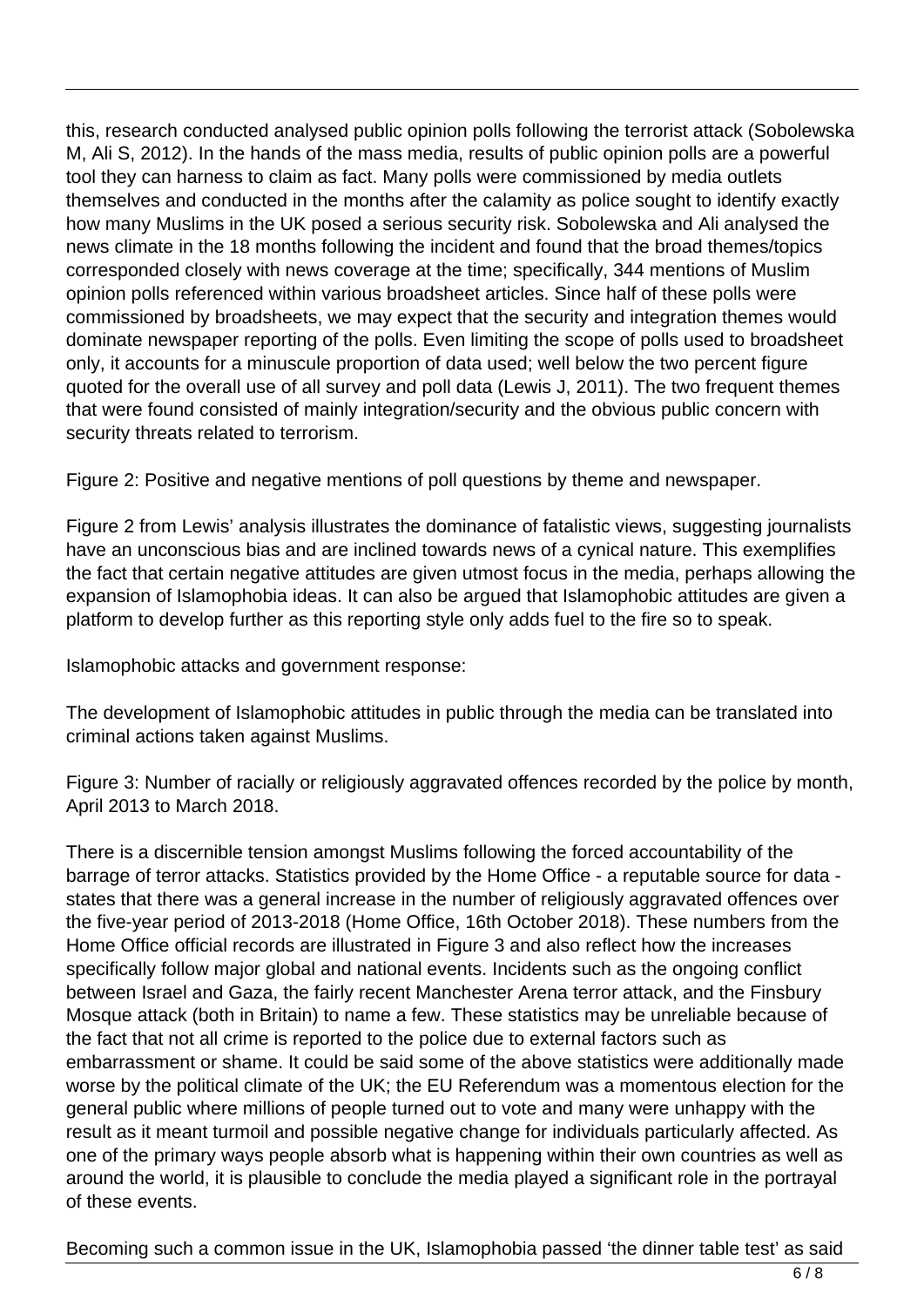by Baroness Sayeeda Warsi after the Conservative-led Coalition government came to power in 2010. It has been recognised as a problem by various governments of Britain in recent years and was notably highlighted by Warsi within a speech given to Party members in 2011 following New Labour. Warsi was met by backlash after voicing her concerns, the very definition, and nature of Islamophobia being scrutinised by outsiders. The common definition for Islamophobia was provided by the All-Party Parliamentary Group who is interestingly associated with investigating the role of the media in fostering intolerance towards Muslims, this being one of their secondary tasks amongst many others (APPG, 2015). The Coalition's political discourses were initially overwhelmingly positive and acknowledged the rising problem of Islamophobia following previous catalyst events. Working with the APPG, they set about trying to redefine Islamophobia. This was resoundingly unsuccessful due to setbacks and eventually led to political actors once again using the term with a negative connotation. In the government's latter years there was a change, to the extent that its debates became similar to that of their predecessors, New Labour, who ultimately failed to change anything. New Labour attempted to introduce formal equality-type interventions such as the Equality Act of 2006 and 2010 which stated protections against discrimination on the basis of race, ethnicity, gender, disability, age, and sexual orientation (Allen C, July 2017). This noticeably did not address the issue and became a redundant Act in the eyes of preventing Islamophobia. It is true to say that Warsi's speech was without doubt unprecedented. Creating exceedingly high expectations that the Coalition would be the first government in political history to understand the need to address Islamophobia, quite the opposite was true, in that it comprehensively failed. This suggests the government's inadequacy in attempting to solve issues in society and bring citizens together to coexist harmoniously.

### **Conclusion:**

In conclusion, it can be seen that whilst the media does not play the sole, defining role in guiding people's opinions on Islam and Muslims, it does have a significant extent of influence upon Islamophobia. The particular reporting of crimes and criminal activities by the press is highlighted by many of the authors of my sources. The sources point towards the media as being a body that knowingly holds power; the research finding from the aforementioned metaanalyses corroborate this conclusion. They elaborate on previous times where the journalistic media have chosen to present Muslims in both a positive and negative light, impacting the fluctuation of reported Islamophobia. It has been brought to light that the results of polls conducted on the newspaper's behalf are frequently misused, leading to incorrect assumptions about this minority. This largely fell in line with my expectations on the level of influence the media exerts over the general public as it is clear to see that they are a nationwide force which that has been established within Britain for the past few decades, to say the least. It can also be concluded that the government have successfully recognised Islamophobia as an issue and have been working towards attempting to create a solution. This project is useful in that sense as it can emphasise what journalists and editors of reputable news outlets can do in terms of singling out a minority for predominantly negative reasons. The research into this topic could have a widespread impact across the UK it may encourage us all to pursue peace and tolerance towards one another. We can see in this field of study how the press follows trends and endeavour to break negative cycles such as the overwhelming negative responses after the committed crime. A potential issue that came up during the course of my research would be the fact that the statistics cannot be wholly relied upon as it is unlikely that all offences are reported (Figure 3). Despite this, the facts still can be of some use in aiding the dissertation. However,